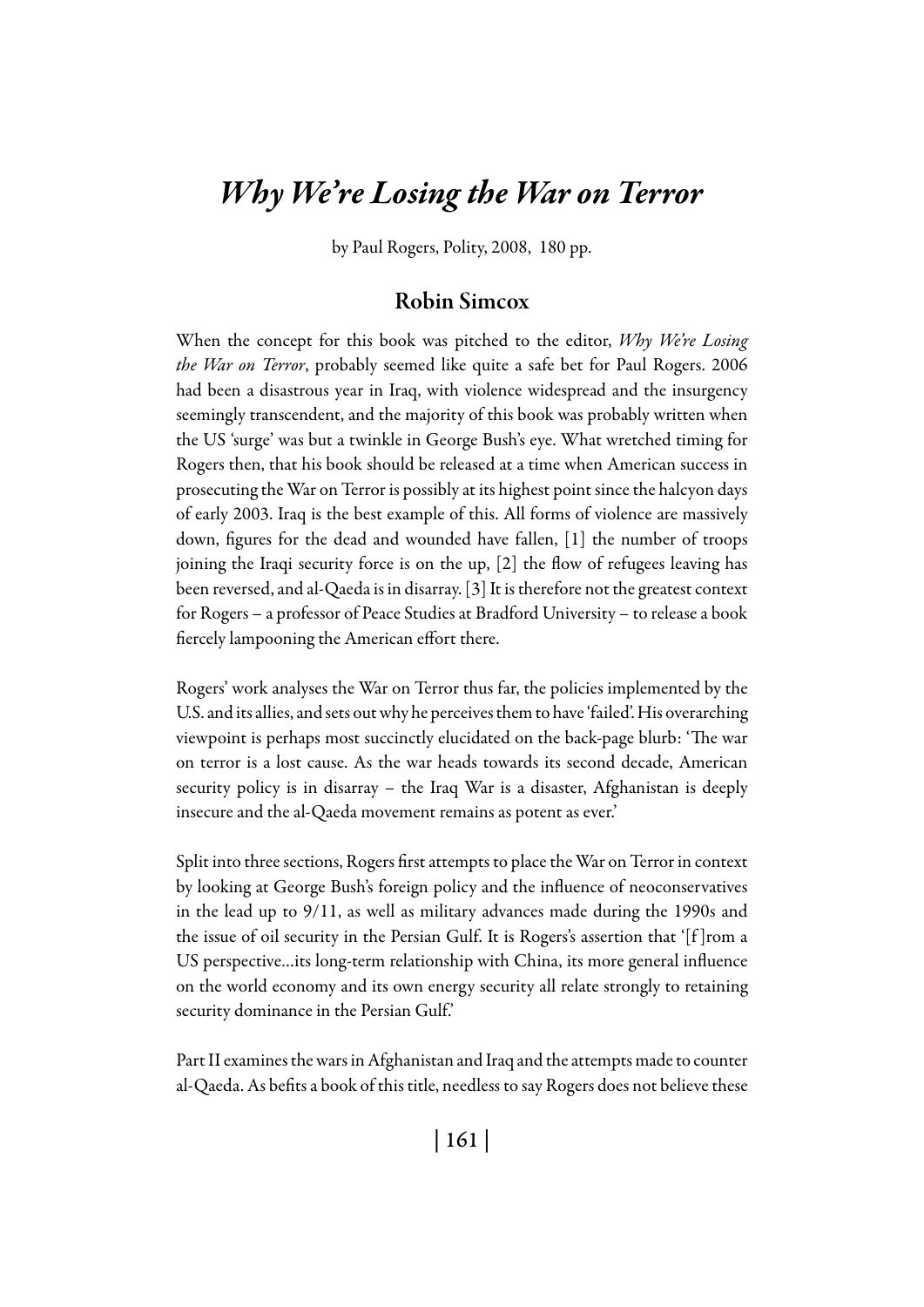### Democratiya 12 | Spring 2008

to have been successful. The Iraq operation is labelled 'delusional' and Operation Enduring Freedom was 'flawed from the outset.' Al-Qaeda, Rogers laments, 'could have hardly have asked for anything more likely to aid their cause.'

The final part of Rogers's book is concerned with the consequences of U.S. policy so far – all disastrous, of course – and seeks to offer an alternative to the 'control paradigm' that is at the centre of the War on Terror. Rogers proposes a 'sustainable security' paradigm that focuses its energies on socio-economic divisions and environmental problems – 'the major security issues of the next few decades,' apparently.

In terms of pressing the buttons mandatory in any text criticising America in the War on Terror, Rogers hits the ground running. Following a cursory and incomplete discussion of the influence of neoconservatives in the Bush administration – in which the fact that none were in the very top positions, and the fact that one of Bush's most trusted advisers, Condoleezza Rice, was a hard-headed realist are ignored – we are quickly moved on to the insidious influence of certain lobby groups. According to Rogers, Christian Zionism, the American Israel Public Affairs Committee (AIPAC) and the evangelical Christians managed to gain disproportionate influence over policy by working with the neoconservatives. The prospect of being able to deride Christian fundamentalists, the biggest Jewish lobby and the nefarious neoconservatives at the same time is of course is too wonderful an opportunity for any self-respecting anti-American to miss. Therefore we get an overly simplistic, if all too common, portrayal of Christian Zionists, AIPAC and neoconservatives working together to push policy in an unseemly, hawkish direction. That, for example, 'neoconservatives' and the 'lobby' have different perceptions of international relations does not occur to Rogers. It should. Not only are many neoconservatives not Jewish, but neoconservatives have a much greater faith in the democratic potential of Arabs in the Middle East than many Israelis do; see the scepticism afforded to the neoconservative plans in the Middle East by the Israeli defense establishment as proof of this. [4]

Rogers keeps up the momentum by then moving to another oft-cited favourite of those critical of US policy in Iraq; access to oil supplies as a decisive motivation behind the invasion. Rogers tells us the 'significance of oil security for the United States ... has received surprisingly little coverage in the international relations literature.' Two points are of interest here. Firstly, the idea that there has been insufficient attention being paid as to whether the Iraq invasion was about oil is an

| 162 |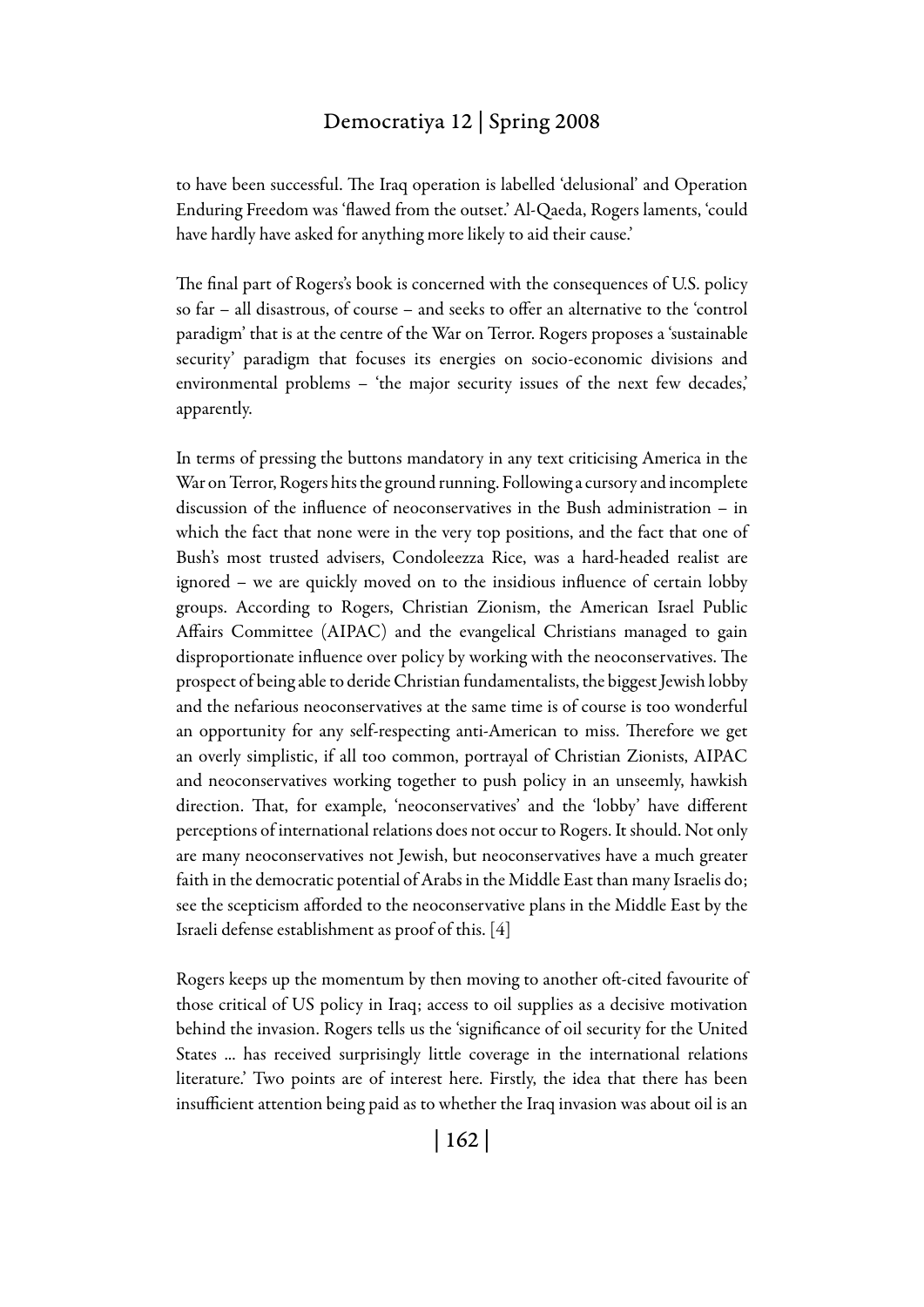#### Simcox | Paul Rogers and the War on Terror

incredible one. The claim has received endless attention in the mass media especially, with a great deal of it feverishly attempting to portray Iraq as nothing *but* a war for oil. The reason this has perhaps not spilled into the international relations realm is hopefully because most foreign policy thinkers, regardless as to whether they were supporters of the Iraq war or not, realise it is such an absurd proposition. To say that oil is vital to the U.S. is common sense (see their continued amicable relationship with the vile Saudi regime as proof of this); however the notion that we went to war for Iraqi reserves is a non-starter. There were considerable opportunities to cut deals with Saddam Hussein in return for his oil – just ask Jacques Chirac. The US also handed over control of the oil fields to the Iraqis as quickly as possible; too quickly in fact, before they were ready to protect them properly from militia sabotage. Rogers is wrong. The Iraq war is not explicable in terms of oil supply.

I have highlighted these sections of the opening chapter because it sets the basis for much of what follows in the remainder of this book. Quite simply, it is a tourde-force of misguided leftism. Rogers fails to comprehend the presence of an existential threat, and is utterly misguided in how to respond to the rise of radical Islam. Yet what makes this especially interesting is that Rogers does have some understanding of al-Qaeda; namely that they are focussed primarily on long-term success, believing that they are in a cosmic struggle with the *kuffar*, and that their greater aim is that if an Islamist Caliphate. Unfortunately the lessons Rogers takes from this are not the correct ones.

Put bluntly, Rogers wants appeasement, forwarding the line that has been parroted with such depressing regularity; namely that we must withdraw from Iraq, close Guantanamo Bay immediately, reduce defense spending, and hope that the Islamists will no longer be angry with us. However as Andrew Anthony has correctly pointed out, 'Once Britain had complied with all Islamist demands, even if it could…Would it all stop there? Would radical Islam return to the more arcane matters like when it was appropriate to stone women to death? Or would there be some other issue somewhere in the world that would trigger a whole new threat?' [5]

Appeasement is not, and never will be, a viable option. Rogers discusses Cold War history in the 'Political Context' section, but seems to ignore the lessons learned from it (as well as World War Two): to win ideological battles, you must face your enemy down. Success came from championing our principles ( Jackson/Reagan), not altering our behaviour at the behest of the opposition (Nixon/Kissinger's detente, Carter). Rogers is not alone in this misreading of history. Many in the

| 163 |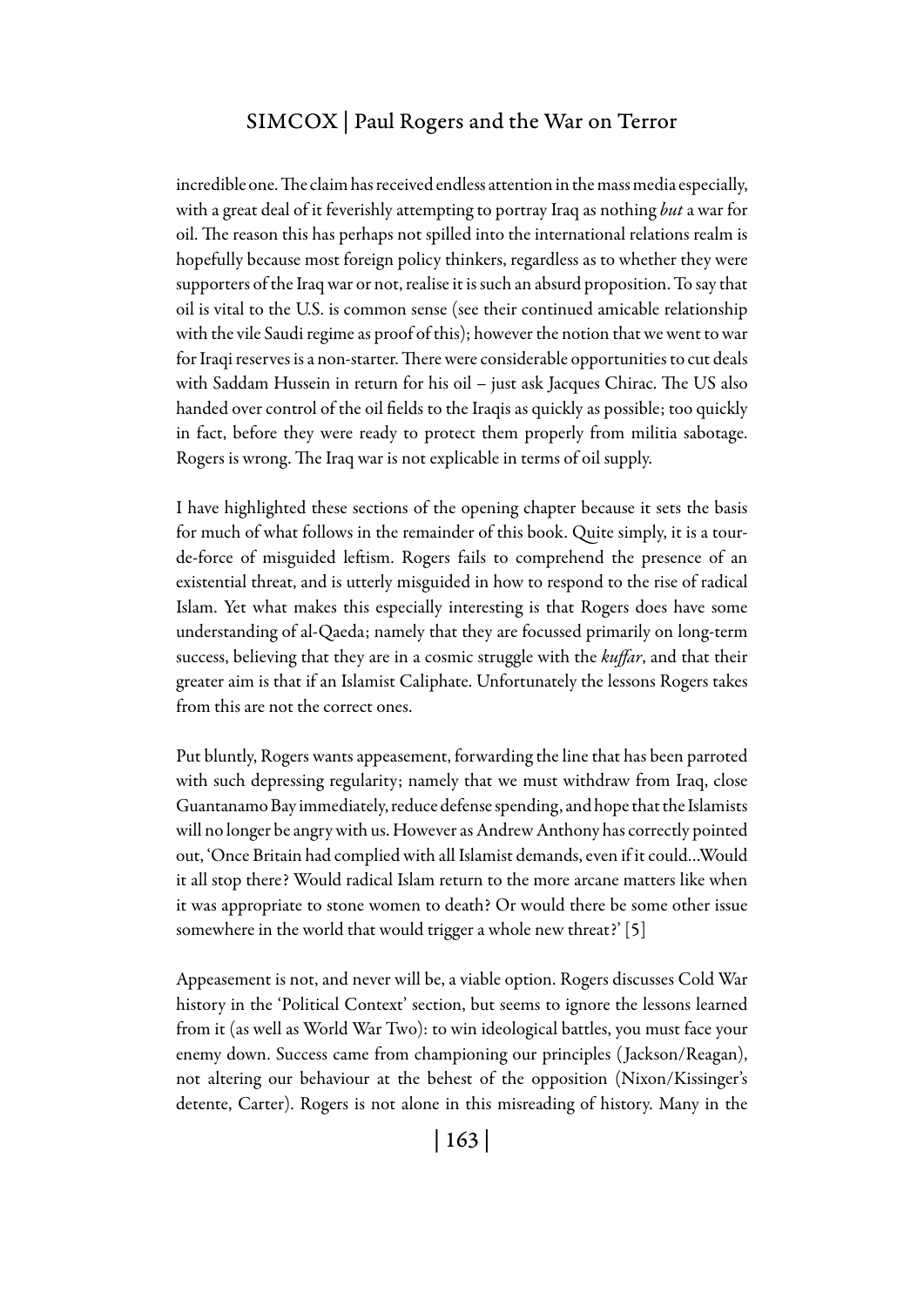## Democratiya 12 | Spring 2008

West are determined to blank out the sacrifices that were made throughout much of the last century to achieve the brief 'holiday from history' of the 1990s.

To be fair, Rogers has taken on board certain 'lessons' from the Cold War. He describes as 'remarkably prescient' (p. 84) the remarks made by Walden Bello in his criticism of 'what was seen as indiscriminate force' used by the US in Korea and Vietnam. See how the system that the US 'indiscriminately' fought against is currently treating its people in the North of Korea, or the rapidity with which the brutal communist regime of North Vietnam overwhelmed the South, and what it did to the South Vietnamese people thereafter for a refutation of this line of thinking. In his desperation to attack the US, Rogers conveniently overlooks this. It must be said though, that erroneous analogies with Korea and Vietnam are not the only puzzling things said by Rogers in regard to the Cold War. He talks of the 'detente of the early 1960s.' (p. 3) and one hopes for Rogers' sake that this is merely careless writing; otherwise he must genuinely believe that the Berlin airlift, the Bay of Pigs, the Cuban Missile Crisis, and the first rumblings of the Vietnam war constitute détente.

Eventually, of course, *Why We're Losing the War on Terror* makes the inevitable link back to the Israel-Palestine issue. Rogers feels a lack of condemnation from Washington for Israeli actions fuels support for radical Islam, the US-Israel connection giving 'huge value...to the al-Qaeda movement and its associates' (p. 106). This is a common, but hugely misconceived notion. Followed to its logical conclusion, the Rogers viewpoint portrays a section of the Middle East population patiently waiting for a US condemnation of Israel that will serve to quell their anger. However, as Michael Gove has said, 'When Osama bin Laden talks of the Zionist-Crusader alliance, he is not referring, in his quaint way, to a current diplomatic accommodation between Israel and the West … He and his fellow Islamists see today's Zionists, like the medieval Crusaders, as simply another manifestation of Islam's eternal enemy: the intransigent infidel.' [6]

Bluntly, Rogers would have us abandon support for a besieged ally because those that would fly jets into our buildings or explode themselves on our transport system say we should. Reading the Hamas charter [7] should be enough for friends of democracy in the West to know that abandonment of Israel in this inflammatory subject is absolute folly.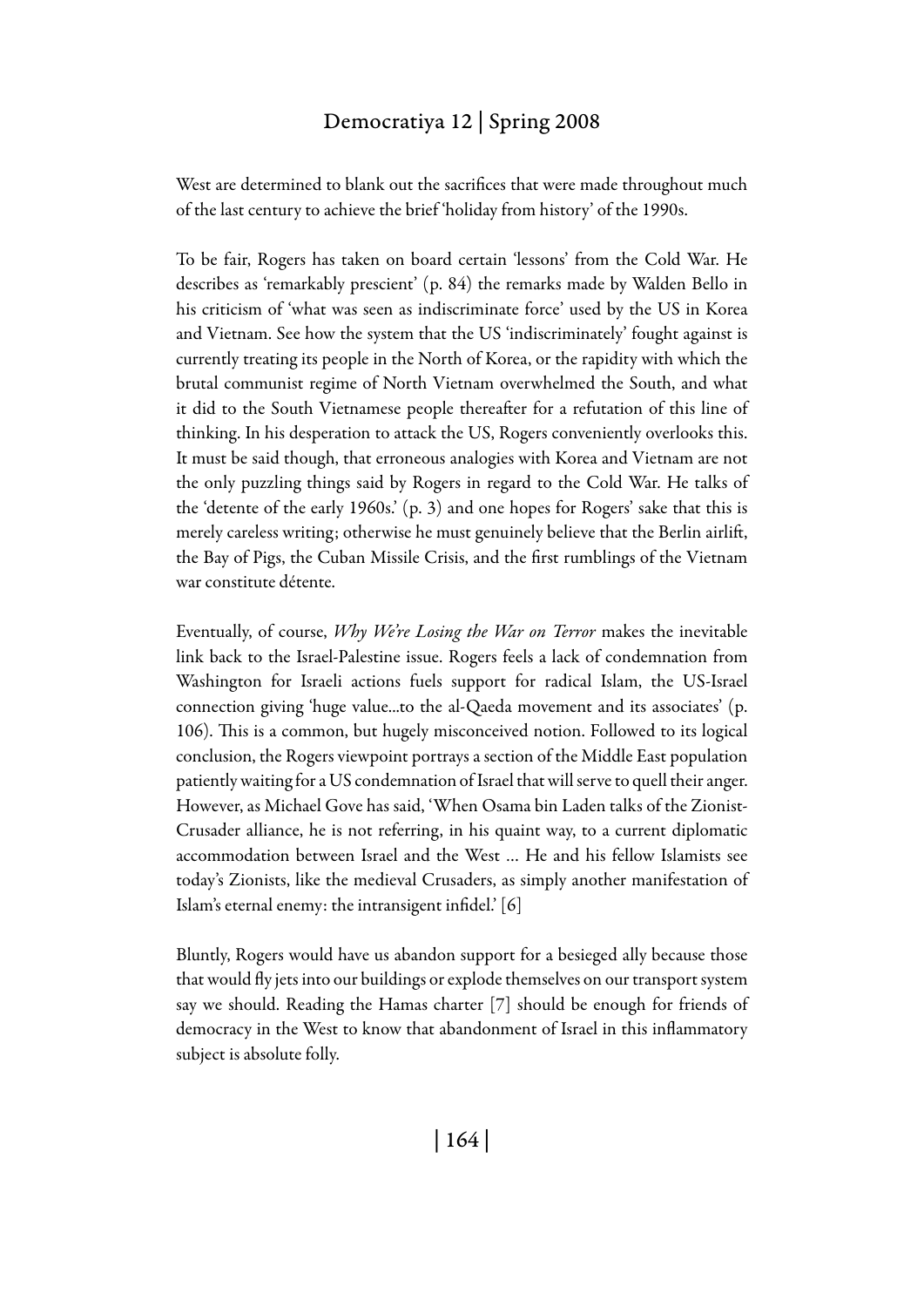#### Simcox | Paul Rogers and the War on Terror

Osama bin Laden has shown little interest in the plight of the Palestinians [8] and why so many assume it is a seminal issue for al-Qaeda is baffling. Bin Laden was planning 9/11 while the Israel-Palestine peace process was at its apex, and while Bill Clinton was in the White House. This is another fact that is mistakenly, or deliberately, over-looked by so many in the desire to attack the US. In the Rogers scenario, settling Palestinian grievances will end radical Islam's resentment of the West (p. 144). After this, presumably, they will be amenable to Starbucks and the non-stoning of women. It is unlikely to say the least. As Nick Cohen has written:

Perhaps it will satisfy all the Islamists who are currently saying that their wars in Chechnya, the Philippines, Indonesia, Kashmir and Somalia, and their terrorist campaigns in Iraq, Afghanistan, India, Britain, France, Spain, the United States, Denmark, Holland, Canada and Australia are part of a united war against paganism and for a Caliphate. Maybe they will shake themselves and say 'fair enough, we realize that now you've addressed our root cause, we don't want a theocratic empire after all and will return to a civilian life. [9]

However it is not just in the realm of ideas that Rogers's book ultimately fails to convince. Events on the ground in Iraq, especially, prove that the War on Terror is far from 'lost.' The Iraq war was has been of 'great value to the movement,' according to Rogers. Therefore one can only wonder what he makes of the recent al-Qaeda acknowledgement that it is in a state of 'extraordinary crisis' in Iraq, with surgeinspired American victories creating 'weakness and psychological defeat.' [10] Rogers also refers to 'evidence that more Iraqis were supporting the broad aims of the al-Qaeda movement.' (p. 113) If this is his barometer for progress in Iraq then his argument subsequently flounders, as more and more of the Iraqi people have inevitably turned against al-Qaeda. Such a reactionary force was never going to be able to sustain popular support in a fledgling democracy once the people of Iraq realised what darkness they were trying to bring to their nation.

Rogers has stretched incredulity almost to breaking point before he reaches the final section of his book. There is 'little alternative' but withdrawal from Iraq, he says – despite the bloodshed it would bring, and despite the wishes of the Iraqi government. He presupposes that the West is responsible for the development of every disaffected organisation that seeks to gain political advancement by coldblooded killing, and is guilty of seeking to maintain a 'control paradigm' whilst not exploring the 'motives and mindsets' of radical Islam.

| 165 |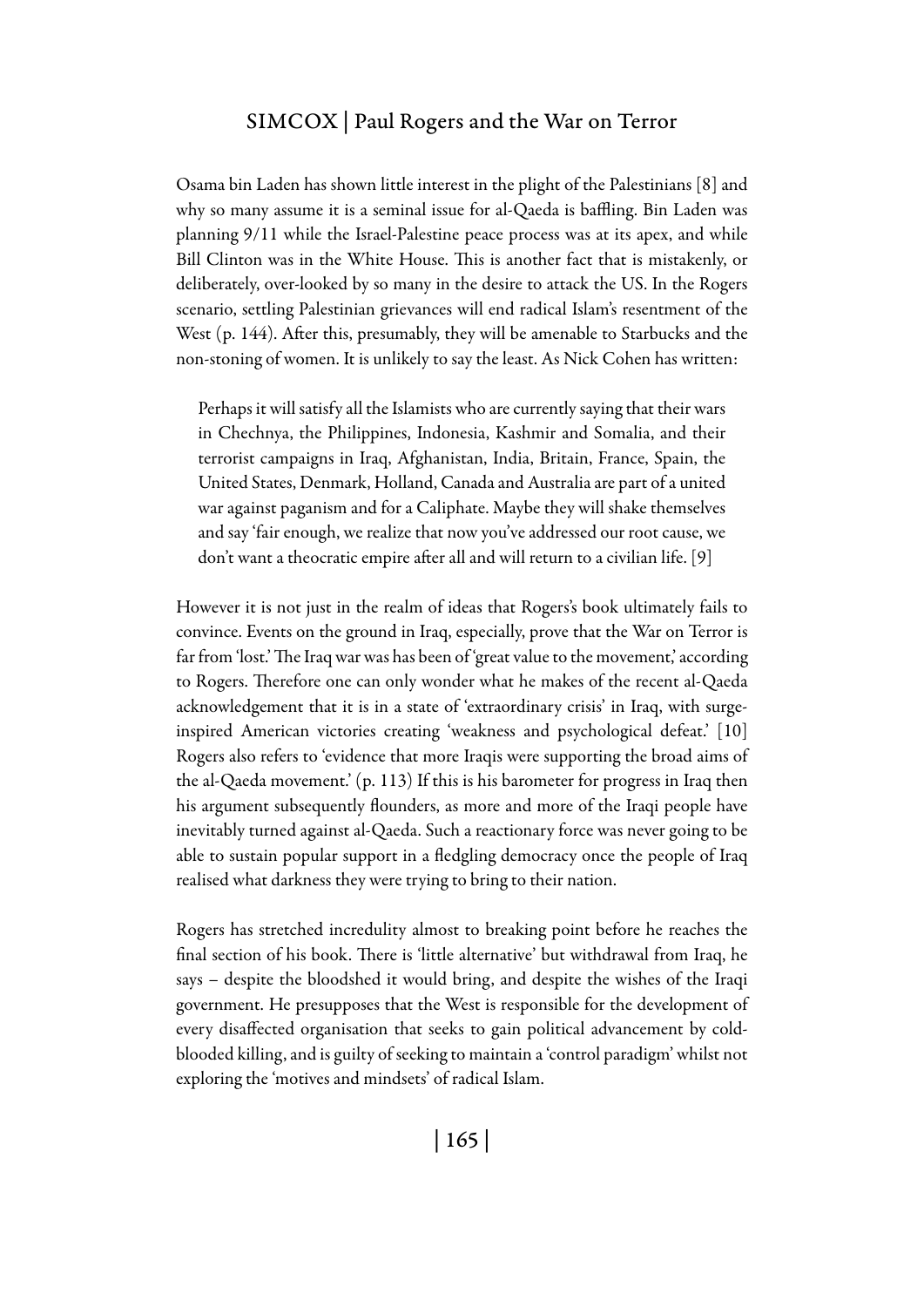### Democratiya 12 | Spring 2008

However Rogers goes beyond merely the perverse relativism of so much contemporary thought. Intriguingly, he believes we should recalibrate our attention away from a threat that is genuine – unless it has been only in our collective imaginations that attacks against the West have been taking place with alarming regularity for at least two decades – and focus on one that is hypothetical. I am referring of course to the 'Get Out Of Jail Free' card so beloved of those that are desperate to avoid facing down radical Islam, that of climate change. How reducing our carbon emissions will stop fanatical suicide bombers is left to the readers' imagination. Rogers also makes reference to the growing 'socio-economic divide' as the other 'great challenge' we face in the 21st century. Again, how Africa becoming a less impoverished continent – as desirable as this is – may stop those trained in terrorist camps in Afghanistan flying planes into buildings is never quite elucidated.

Rogers' work will be given short thrift by any serious foreign policy thinker. But it is worrying that this nonsense is being taught at 'peace studies' programmes at universities throughout the U.S. and Europe. Bruce Bawer has written quite superbly [11] on the 'Peace Racket' movement to which Rogers belongs, and little more needs adding other than to say that it is the Allan Bloom [12] nightmare come to fruition. When the future leaders being produced in the universities and academies are so beset by relativism – their minds so open they are closed, as Bloom put it – that they can't discern friend from foe, it is time to get very worried indeed.

Robin Simcox is the Henry Jackson Society's 'Britain in the World' Section Director.

#### References

- Anthony, Andrew (2007) *The Fall Out: How A Guilty Liberal Lost His Innocence*, Random House.
- Bawer, Bruce (2007) 'The Peace Racket,' *City Journal*, Summer. http://www.city-journal.org/ html/17\_3\_peace\_racket.html
- Bloom, Allan (1987) The Closing of the American Mind, Simon & Schuster.

Cohen, Nick (2007) *What's Left?* Harper Perennial.

Fletcher, Martin (2008) 'Al-Qaeda leaders admit: 'We are in crisis. There is panic and fear,' The Times, February 11.

Gove, Michael (2007) *Celsius 7/7*, Phoenix.

- Hamas (1988) 'The Hamas Charter,' at: http://www.palestinecenter.org/cpap/documents/charter. html
- Mead, Walter Russell (2007) 'Jerusalem Syndrome,' *Foreign Affairs*, November/December, at: http://www.foreignaffairs.org/20071101fareviewessay86611/walter-russell-mead/jerusalemsyndrome.html